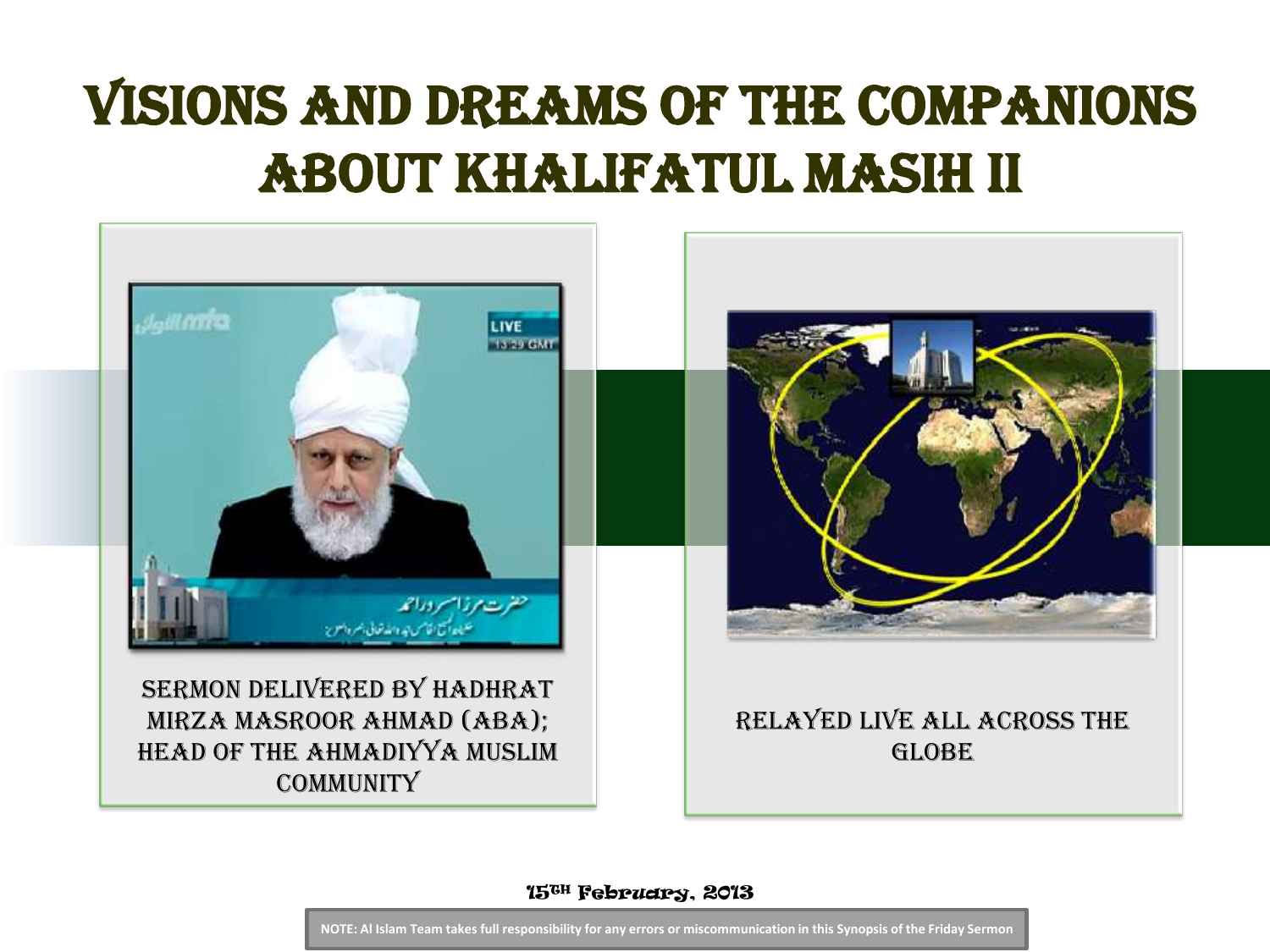



Hadhrat Khalifatul Masih said that today he would give the last sermon in the series relating traditions of companions of the Promised Messiah (on whom be peace).

It is a super coincidence that the series is concluding in February and is concluding on traditions regarding Hadhrat Musleh Maud (may Allah be pleased with him).

After relating many faith-inspiring incidences, Hadhrat Khalifatul Masih explained briefly about the dreadful episode of Mistri allegations.

Hadhrat Khalifatul Masih (aba) prayed that may God elevate the status of all the companions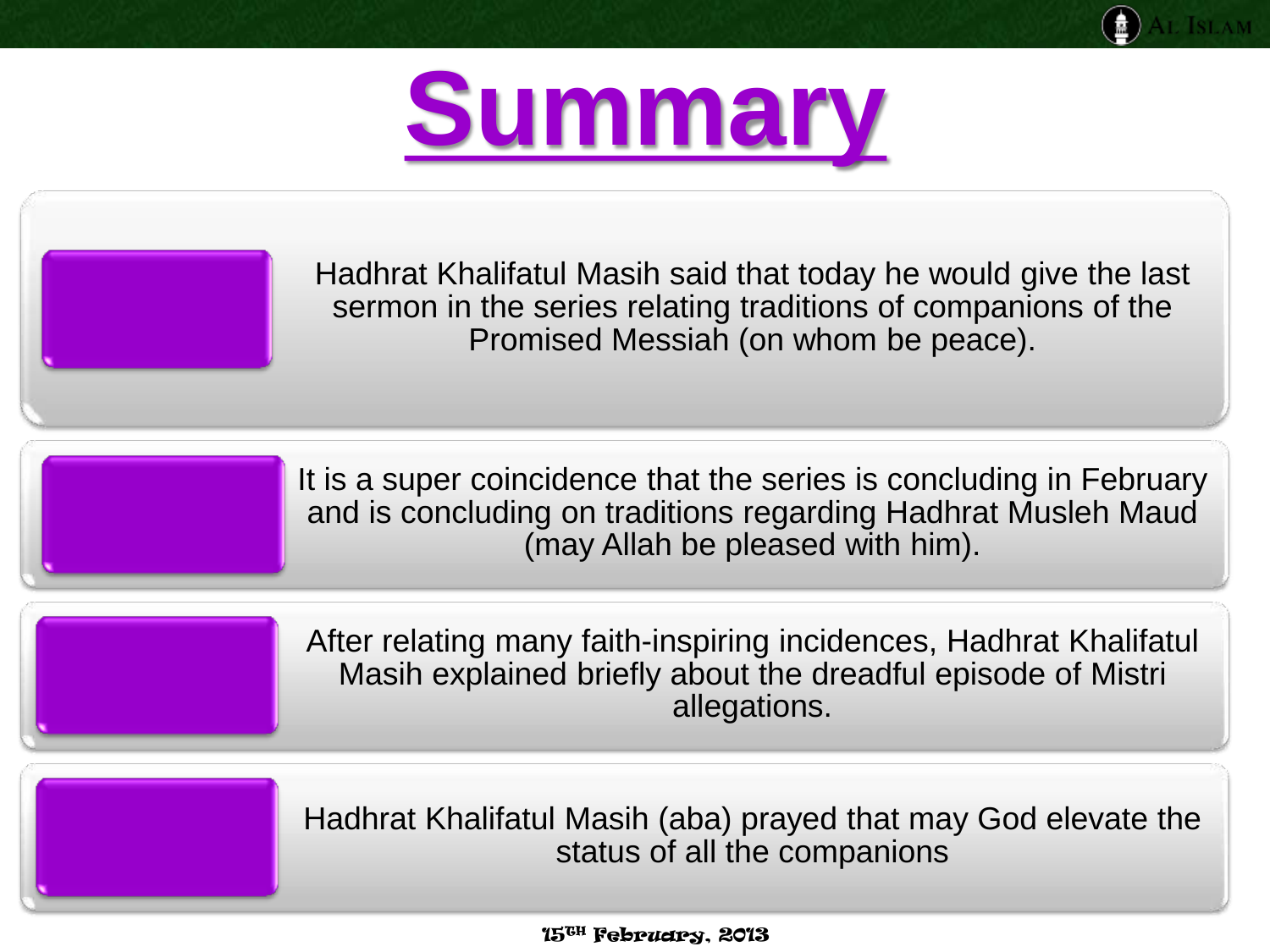**The dreadful episode of Mistri allegations**

**Hadhrat Khalifatul Masih (aba) prayed** 

Hadhrat Khalifatul Masih said that today he would give the last sermon in the series relating to the traditions of companions of the Promised Messiah (on whom be peace).

These traditions were collated under different topics and recounted in sermons.

It is a super coincidence that the series is concluding in February and is concluding on traditions regarding Hadhrat Musleh Maud (may Allah be pleased with him).

The affiliated department has been instructed to go through the records/register once again and if any traditions were missed out, they will be recounted at another time.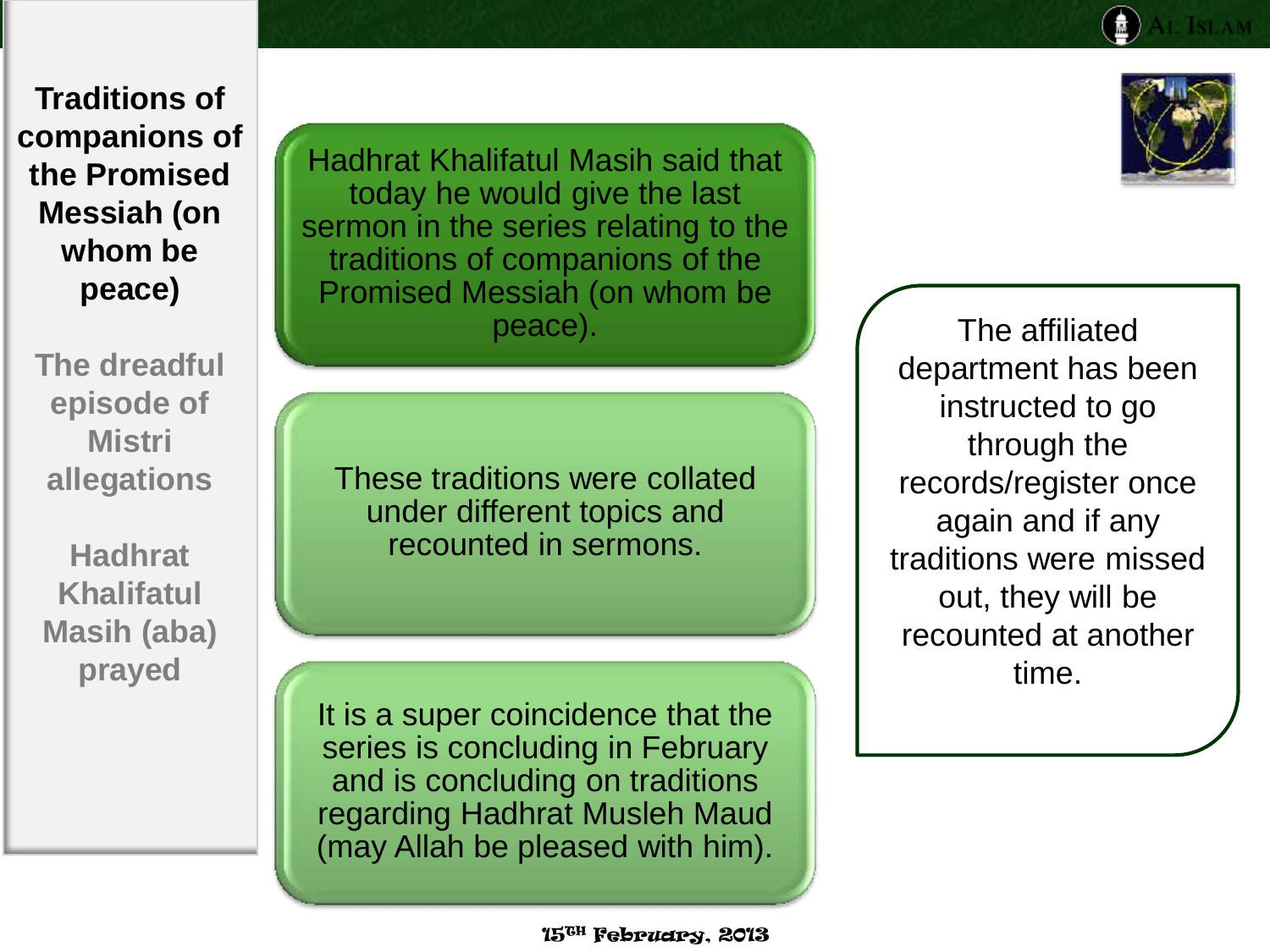**The dreadful episode of Mistri allegations**

**Hadhrat Khalifatul Masih (aba) prayed** 

On 20<sup>th</sup> February Musleh Maud day will be commemorated by the Jama'at to mark the fulfilment of the Musleh Maud prophecy which was a proof of the truthfulness of the Promised Messiah (on whom be peace).

The traditions recounted today illustrate how Divine assurance was given to people regarding the Khilafat of Hadhrat Musleh Maud (may Allah be pleased with him) and how some, who had joined the Lahore splinter group, were guided and reverted to taking Bai'at [of Khilafat e Ahmadiyya].

Hadhrat Musleh Maud (may Allah be pleased with him) went through times of extreme difficulty and severity.

A terrible controversy arose at the time of his election, when those who were known as great scholars within the Jama'at and had also been close to the Promised Messiah (on whom be peace), left Qadian taking all the funds and other effects of the Jama'at with them.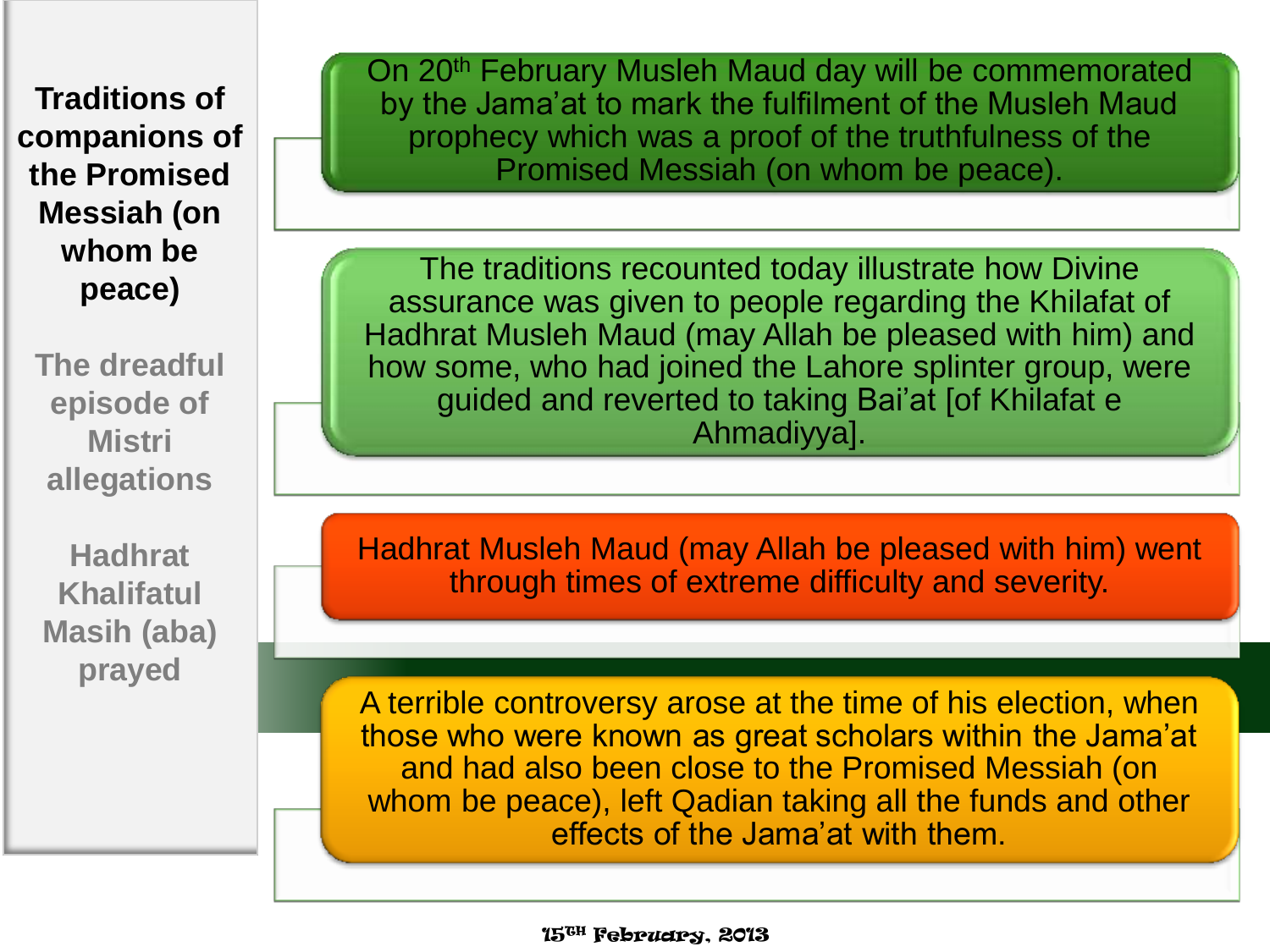**The dreadful episode of Mistri allegations**

**Hadhrat Khalifatul Masih (aba) prayed** 

**Hadhrat Sheikh Ismail sahib (may Allah be pleased with him):** He took Bai'at in 1894. He relates his dream:



I saw that Hadhrat Khalifatul Masih I (may Allah be pleased with him) is injured and has contracted an illness. I put my hand on the hand of Mian Mahmood and declare that I am his first follower

He replies that he does not understand.

Just then someone says that I have been informed via revelation and dream; 'We have made Mahmood the Khalifa.'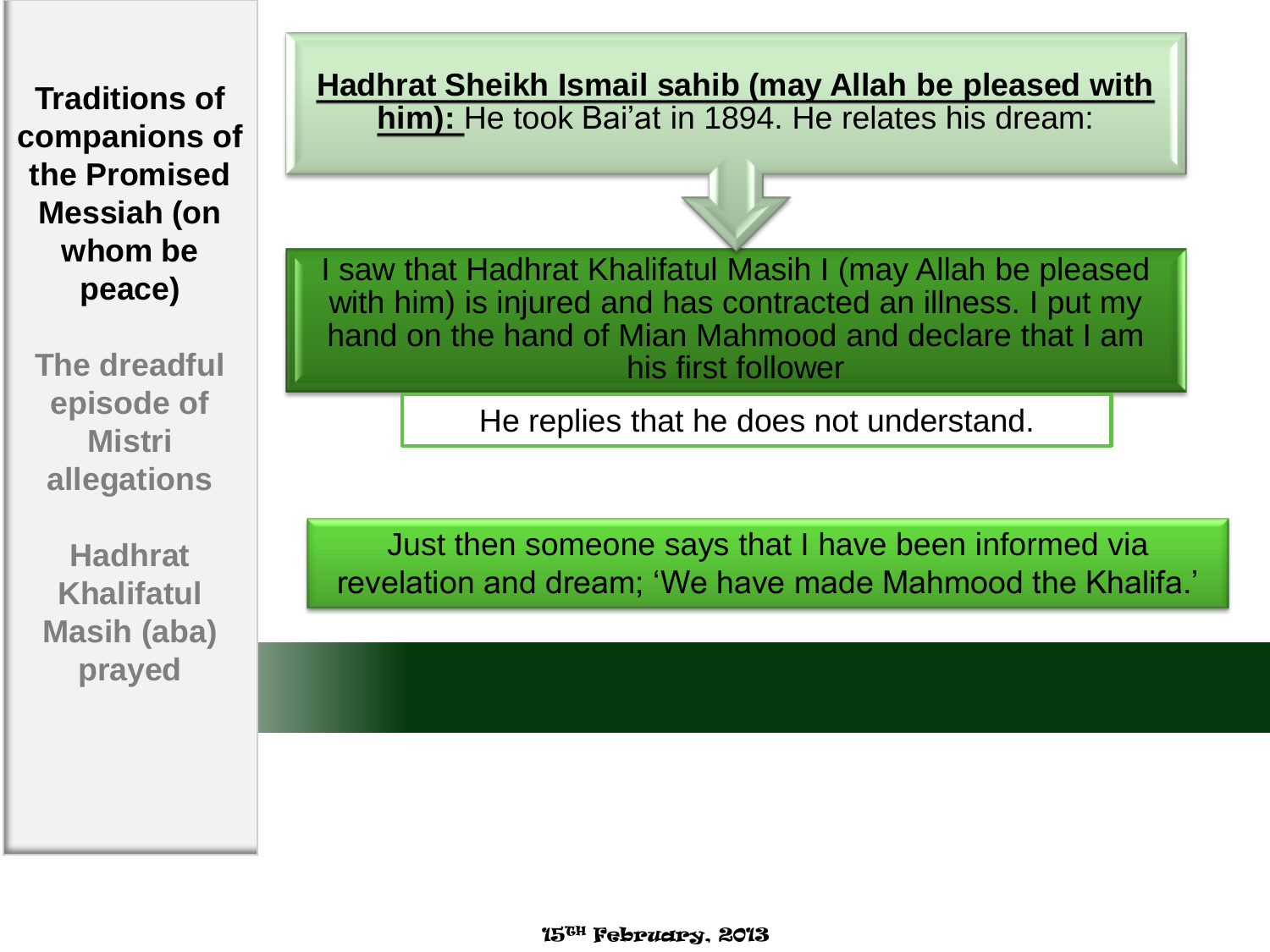**The dreadful episode of Mistri allegations**

**Hadhrat Khalifatul Masih (aba) prayed** 

**Hadhrat Ameer Muhammad Khan sahib (may Allah be pleased with him)**:

In November 1913 I saw a dream in which some large dried bean-pods are hanging from a tree and their rustling is so loud that it is difficult to hear anything else.

Just then very strong rain starts falling and all the dried bean-pods fall off the tree.

Alhamdolillah, this dream was fulfilled at the time of the second Khilafat when Maulwi Muhammad Ali and his associates had created a lot of noise but then left the Jama'at and Qadian.

He is asked why did he call it, Satan's house, to which he replies that the Promised Messiah (on whom be peace) called it thus.

Hadhrat Musleh Maud (may Allah be pleased with him) says Satan's house is destroyed, now greenery will grow on land and fruits will grow.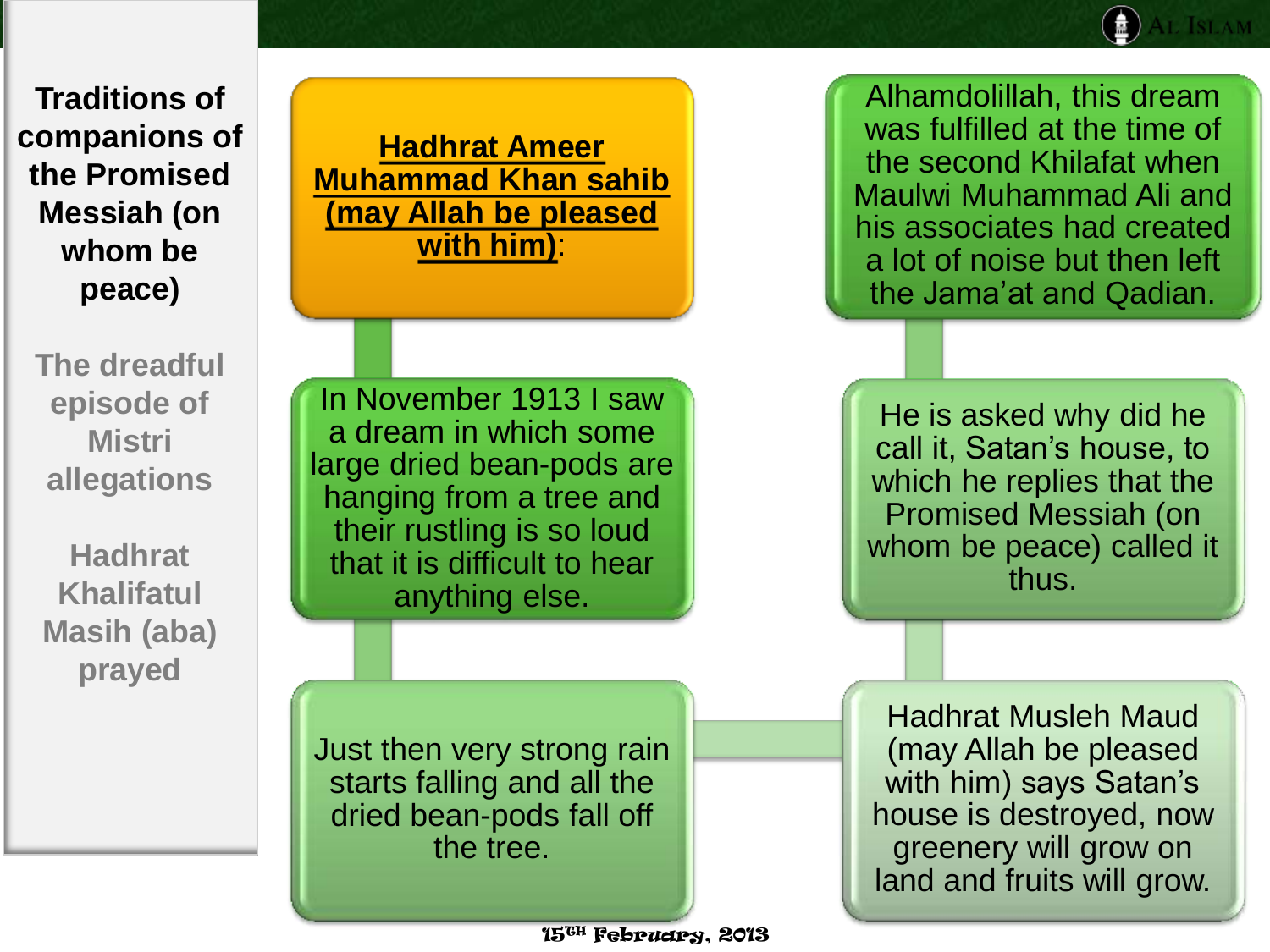**The dreadful episode of Mistri allegations**

**Hadhrat Khalifatul Masih (aba) prayed** 

**Hadhrat Khair Din sahib (may Allah be pleased with him):**  His Bai'at year is 1906. He relates a dream:

I saw that Hadhrat Musleh Maud's (may Allah be pleased with him) right hand has grown enormously and is about 55 feet long.

This signifies that God has bestowed him with extraordinary power which no one will be able to match.

In another dream I saw that on one side of Hadhrat Khalifatul Masih II is a man named Yusuf and on the other side is a man named Sher Ali.

God informed me that some people envied the progress of Hadhrat Khalifatul Masih II (may Allah be pleased with him) but God's extraordinary help was with him, so no one could harm him.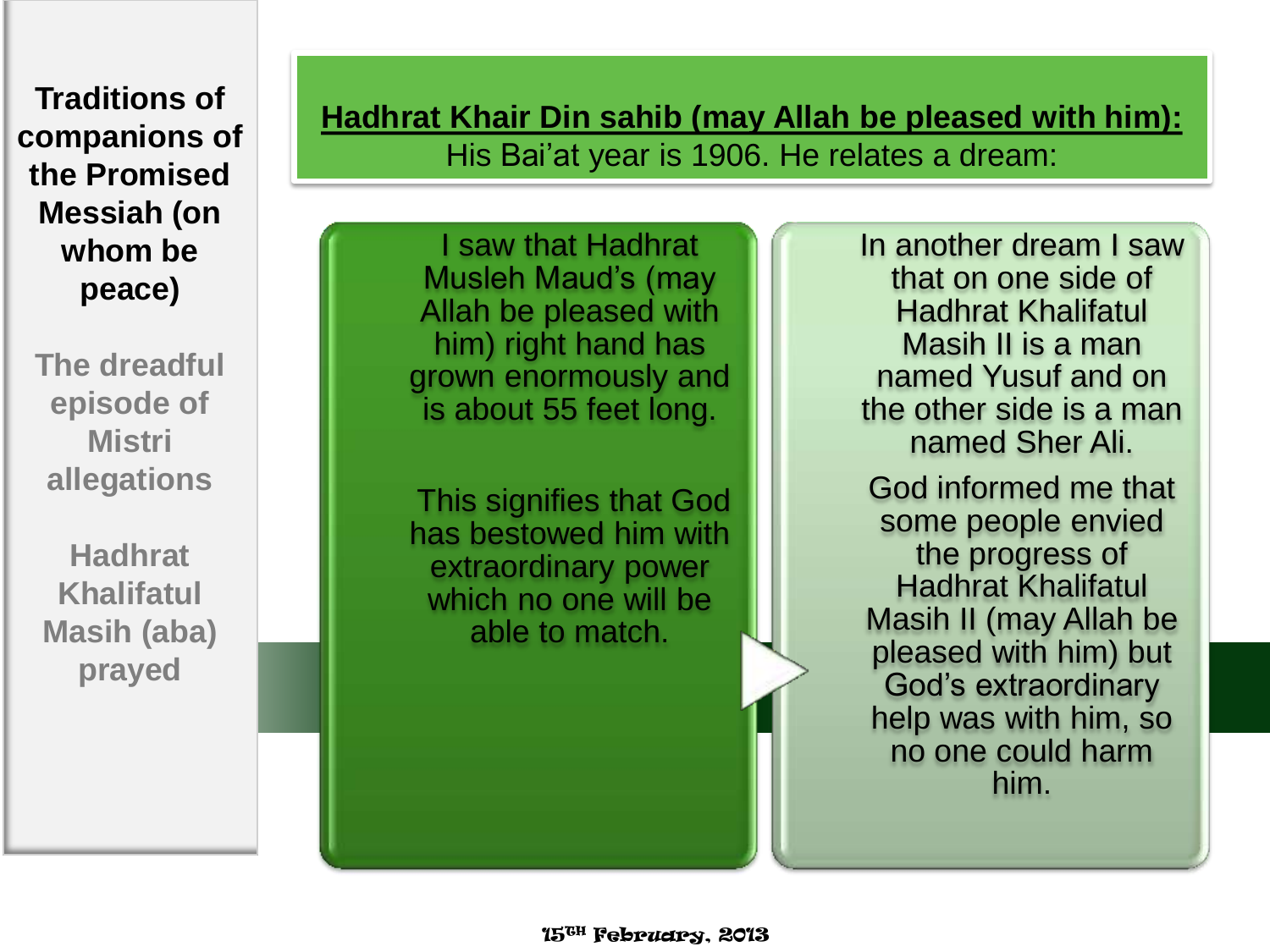

**The dreadful episode of Mistri allegations**

**Hadhrat Khalifatul Masih (aba) prayed** 

**Hadhrat Khalifa Nur Din sahib (may Allah be pleased with him)**: He took his Bai'at in 1891. He relates:he

In 1941 I saw a child in a vision. Everyone is being very affectionate to him. I too take him in my arms and am loving towards him. Although the child is only small people say he is 43 years old.

I was inspired and realised that Hadhrat Khalifatul Masih II (may Allah be pleased with him) was 43 years old in 41 and in an Urdu poetic verse of the Promised Messiah (on whom be peace) which speaks of the prophecy of a son, the word aik (one) is used

The word aik denotes the number 41 according to an arrangement of Arabic alphabet where each alphabet is assigned numerical value. Spiritual excellence too starts after the age of 40, this is why the child was shown as 43 year old in the vision.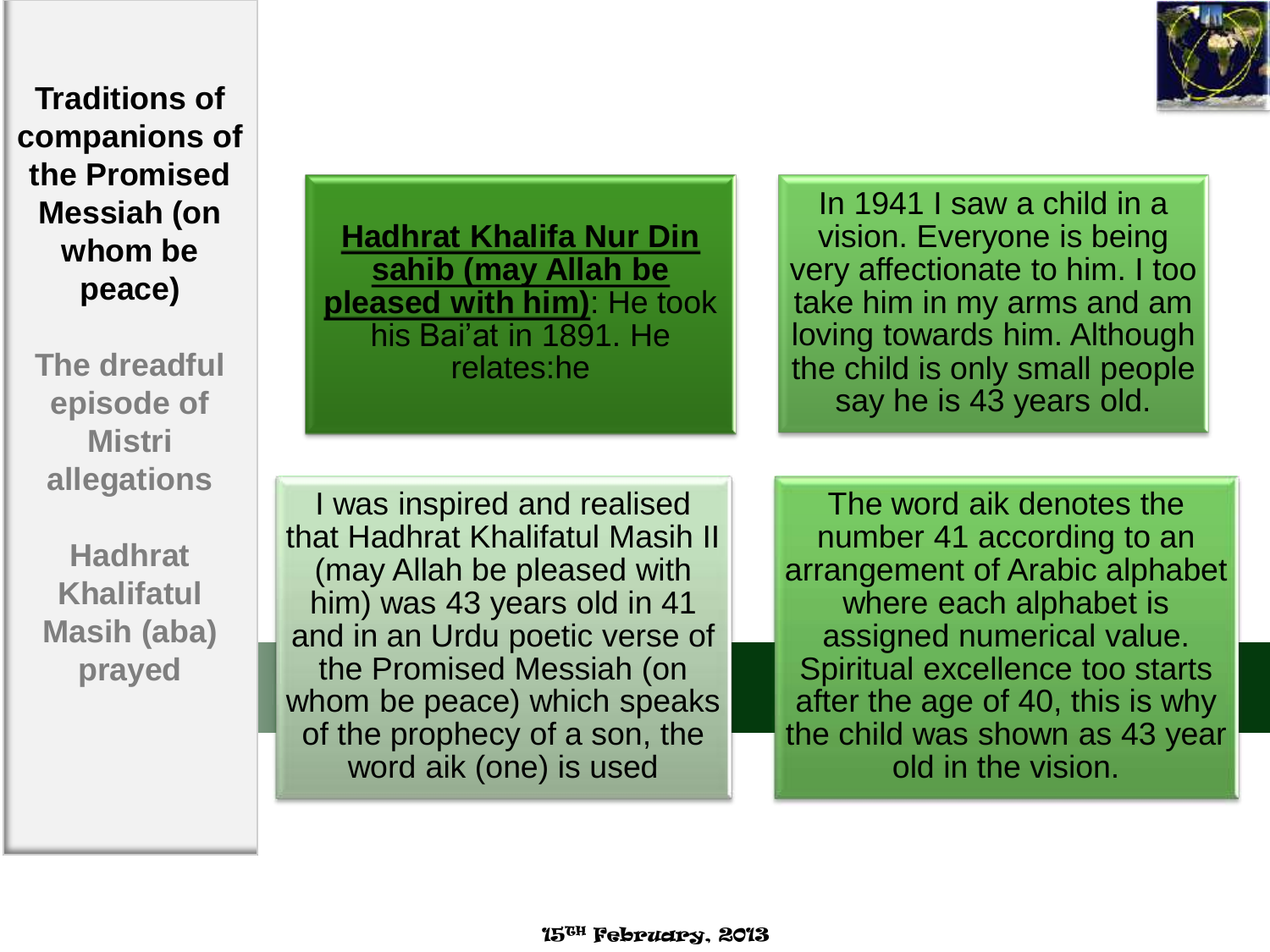**The dreadful episode of Mistri allegations**

**Hadhrat Khalifatul Masih (aba) prayed** 

**Hadhrat Rehm Din sahib (may Allah be pleased with him),** son of Jamal Din sahib: He took Bai'at in 1902. He relates:

I saw Maulwi Muhammad Ali and Hadhrat Khalifatul Masih II (may Allah be pleased with him) together.

> Meanwhile, Maulwi Muhammad Ali's body starts to contract, so much so that it is the size of a child's body whereas the body of Hadhrat Khalifatul Masih II starts to grow so much so that it becomes larger than life size and exuded prestige and majesty.

> > In the morning all my doubts were removed and I took his Bai'at.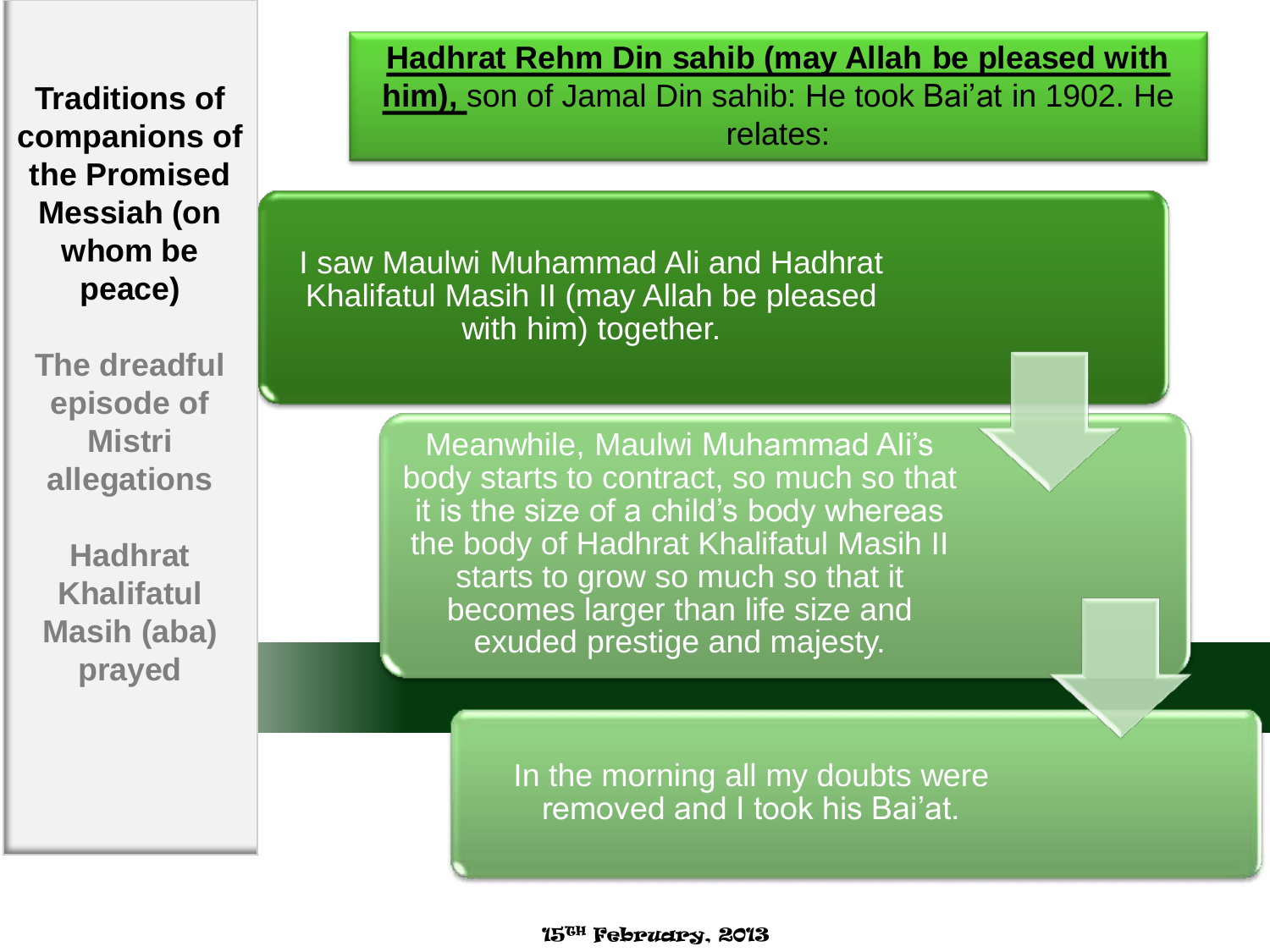**The dreadful episode of Mistri allegations**

**Hadhrat Khalifatul Masih (aba) prayed** 

**Hadhrat Hakim Atta Muhammad sahib (may Allah be pleased with him):**  He relates:

I saw a dream that the Promised Messiah (on whom be peace) asked me to look at something. I saw that a pigeon flyer is angrily looking at a pigeon that has gone and sat on the umbrella of another pigeon flyer.

15TH February, 2013

The Promised Messiah (on whom be peace) explains that pigeon flyers have contempt for those pigeons who sit on the umbrella of other pigeon flyers



Therefore, you too should not go to the Paigham Building **[location** where those 'Ahmadis' who denied Khilafat e Ahmadiyya convened]. said I would not.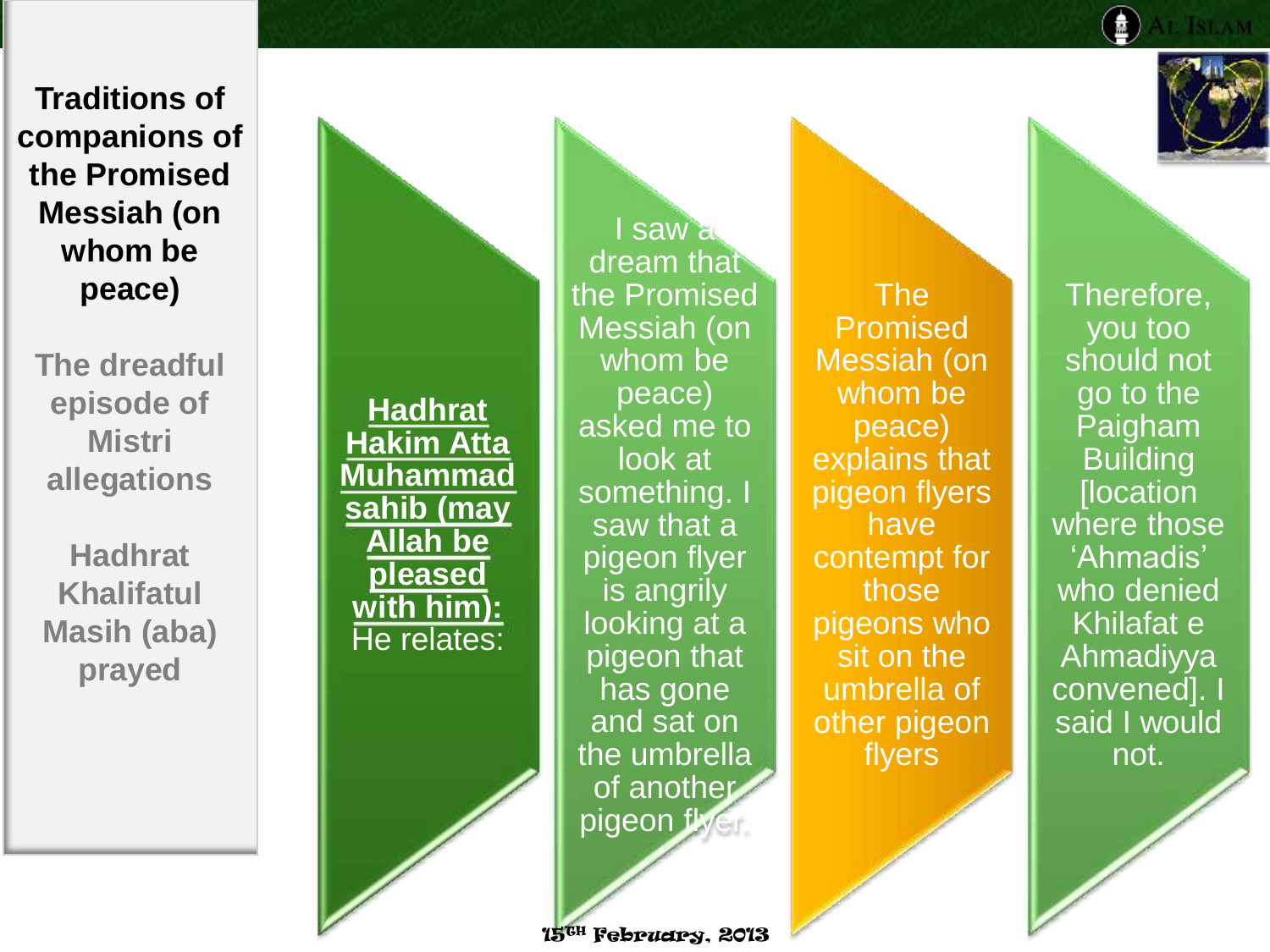**The dreadful episode of Mistri allegations**

**Hadhrat Khalifatul Masih (aba) prayed** 

**Hadhrat Dr Abdul Ghani sahib (may Allah be pleased with him):** He took Bai'at in 1907, he relates:.

In the dream I am in a mosque and want to do Wadhu but there is no water available there. I go off looking for water and find myself in a mosque which looks like the Paigham Building where I find water. I open the tap and at first clean water comes out but then it turns dirty and has algae in it and then the water stops.

I decide to return to the first mosque and as I climb a wall to do so someone grabs my leg and asks me why had I gone to that mosque and that I should not return and I reply that I have no need to return.

I then go back to the first mosque and find a trough of clean water there and Maulana Rajiki is giving Dars of Hadith. I think with so much water available here, how I could have overlooked it before.

15TH February, 2013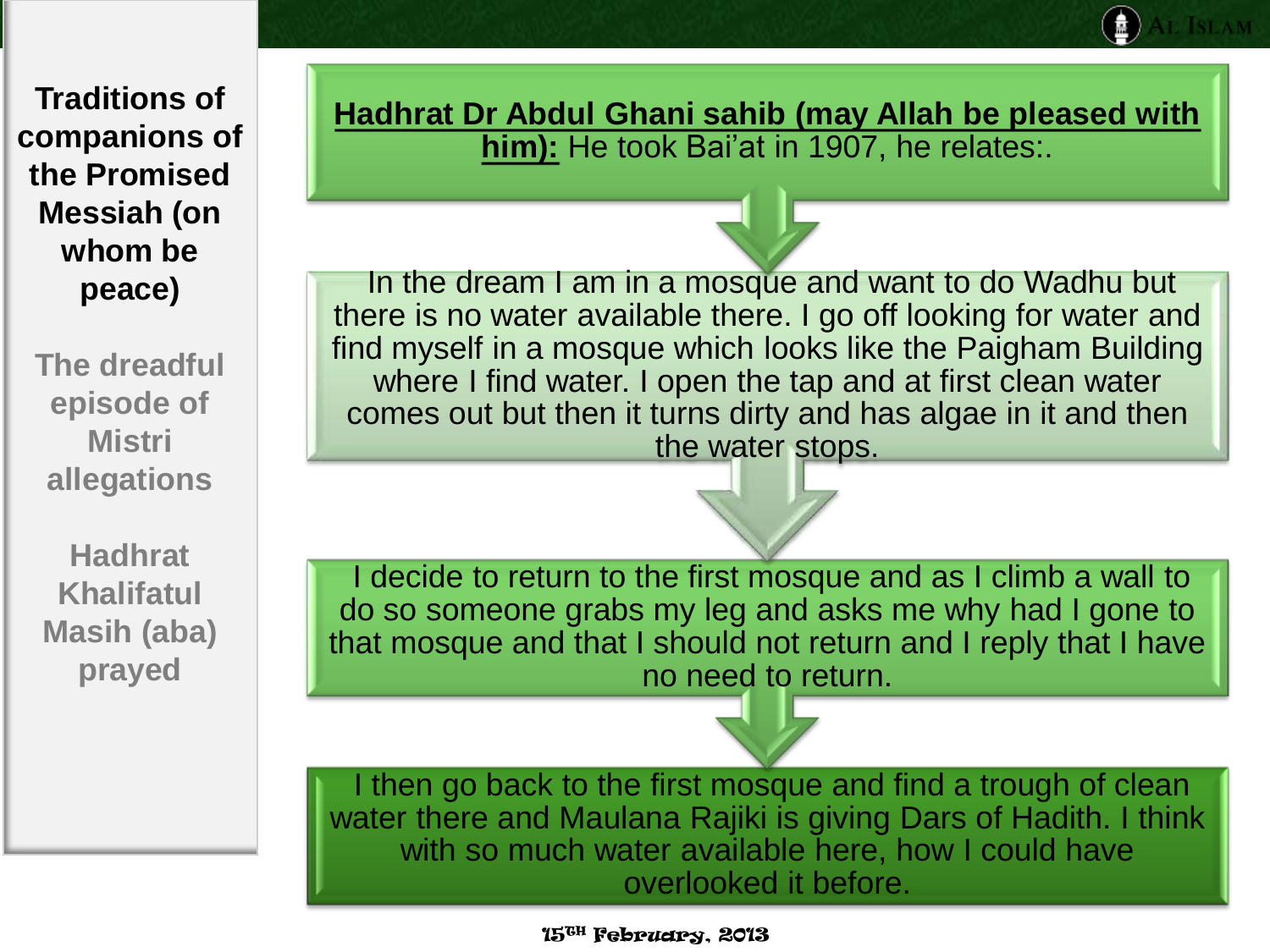**The dreadful episode of Mistri allegations**

**Hadhrat Khalifatul Masih (aba) prayed** 

**Hadhrat Dr Nehmat Khan sahib (may Allah be pleased with him):** He took his Bai'at in 1896. He relates:

I joined the Paighami group but it is God's grace that I did not change my outlook about the family of the Promised Messiah (on whom be peace) and I did not ever use inappropriate language about them.

I went to Qadian to help a relative and the atmosphere of Qadian was quite something else. It had such an impact on me that gradually all my doubts were removed and I filled Bai'at form and it felt as if God had granted me life once again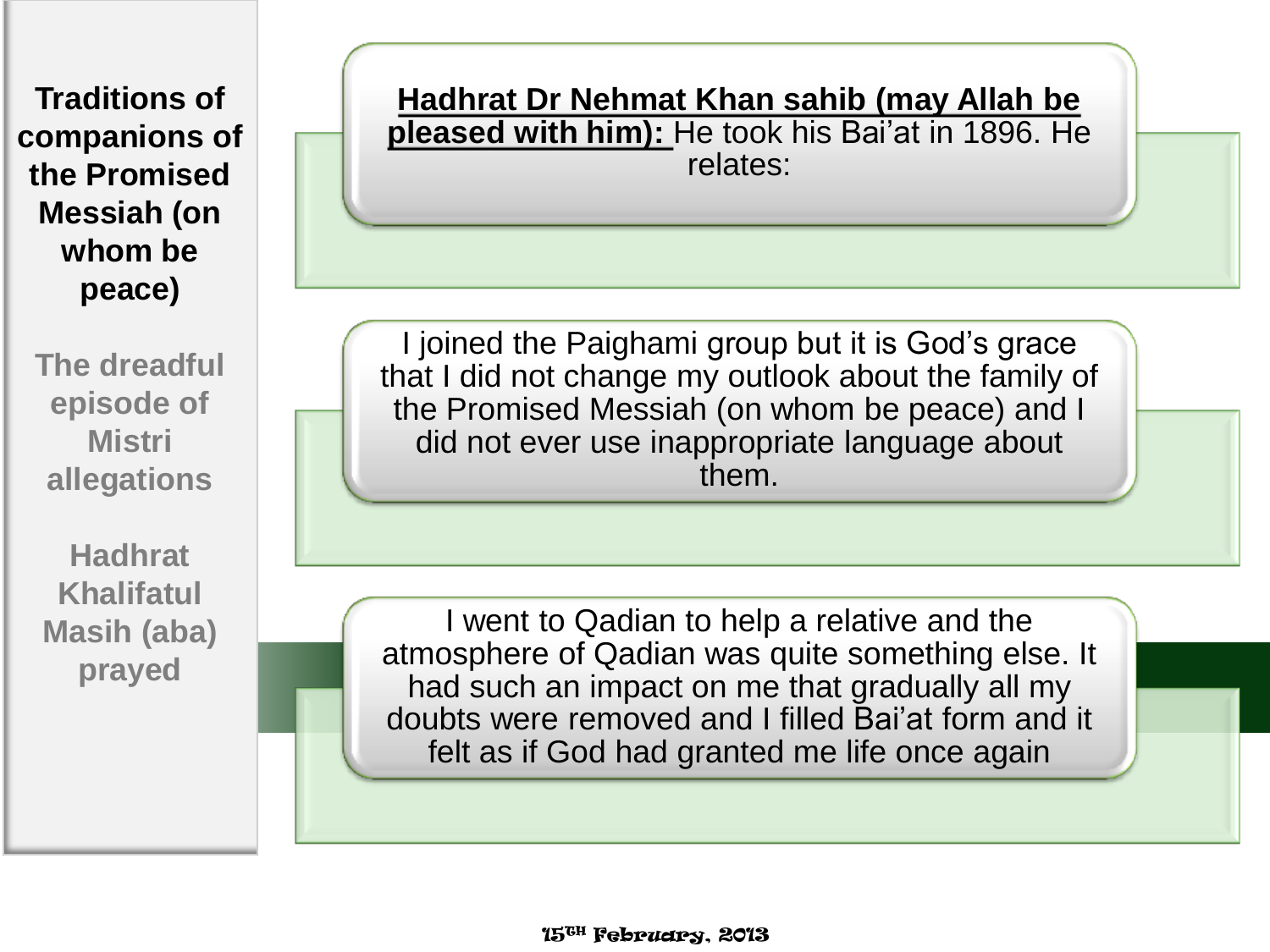**The dreadful episode of Mistri allegations**

**Hadhrat Khalifatul Masih (aba) prayed** 

**Hadhrat Mian Sonay Khan sahib (may Allah be pleased with him):** He relates: .

At the time of the height of Ahrar commotion the allegations from Mistris were also made I prayed most heart-wrenchingly and saw a dream..

> A man says that Maulwis have come and they are saying that they will completely uproot Ahmadiyyat. I take a few Ahmadis and go towards them. When we reach the destination it is Asr time, so I lead them in Prayer. A few other Ahmadis also join us. I look skywards and see two moons. One is shining brightly but the other is dull. Just then the second moon also acquires light and becomes as brilliant as the other one. A sound comes saying that the first moon is the Promised Messiah (on whom be peace) and the other one is Hadhrat Mirza Bashir ud Din Mahmood Ahmad, Musleh Maud (may Allah be pleased with him).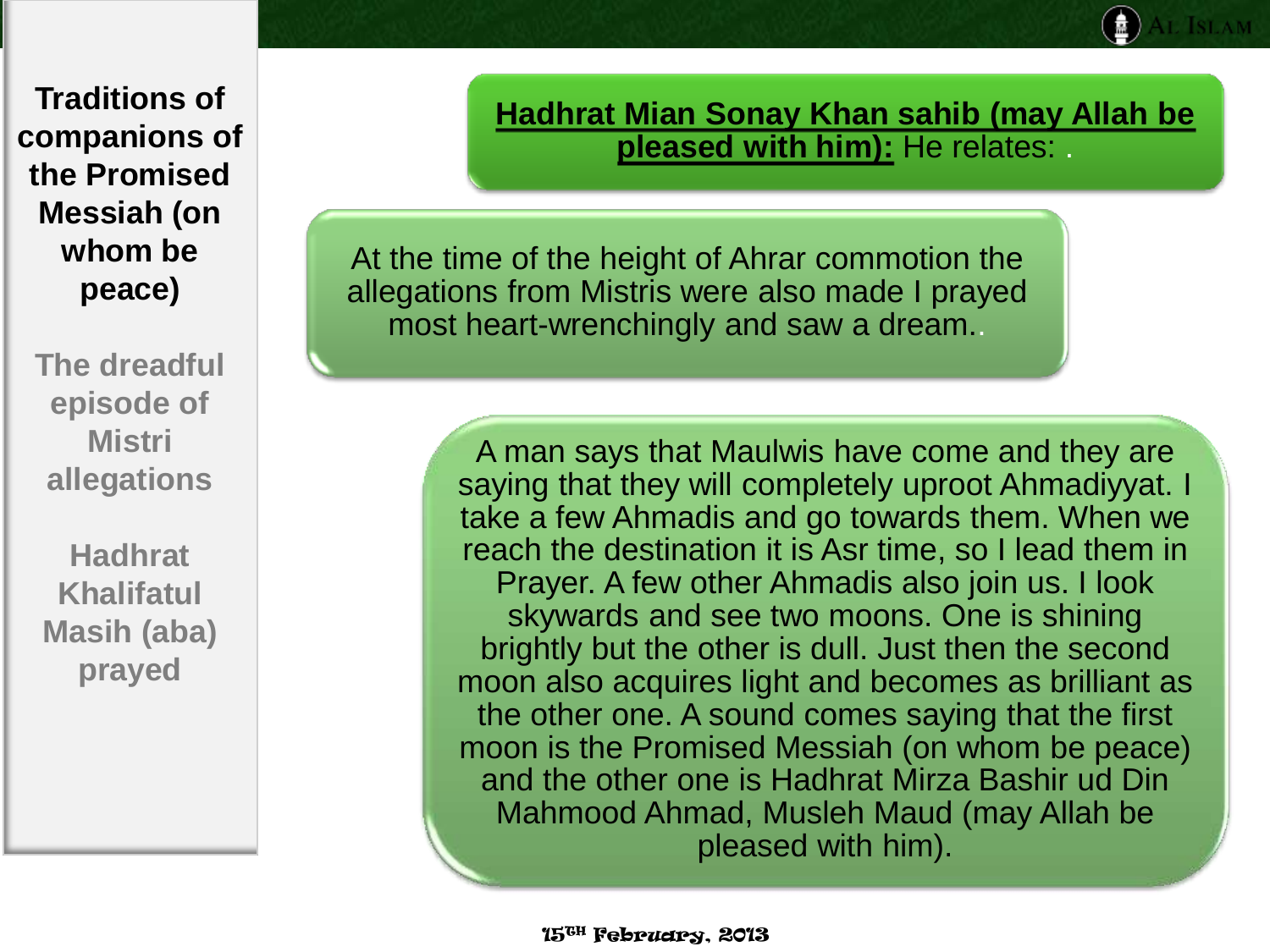**The dreadful episode of Mistri allegations**

**Hadhrat Khalifatul Masih (aba) prayed** 

Next Hadhrat Khalifatul Masih explained briefly about the dreadful episode of Mistri allegations.

Hadhrat Musleh Maud (may Allah be pleased with him) said: 'Recently a court case was filed against me that I have appointed men to have some people killed. These people are associated with Machine Sawyan shop and the court case was filed by them. The other court case was that in future my guarantee should not be taken.' He said: 'Murder is a huge matter, I have never even prayed against them.

This commotion was in fact the result of a deep conspiracy behind which anti-Ahmadiyya elements were working. In order to discredit Ahmadiyyat, in fact to crush it, they tried every kind of contemptible trick.

Hadhrat Khalifatul Masih (aba) said that Ahmadis should read about these internal and external conflicts.